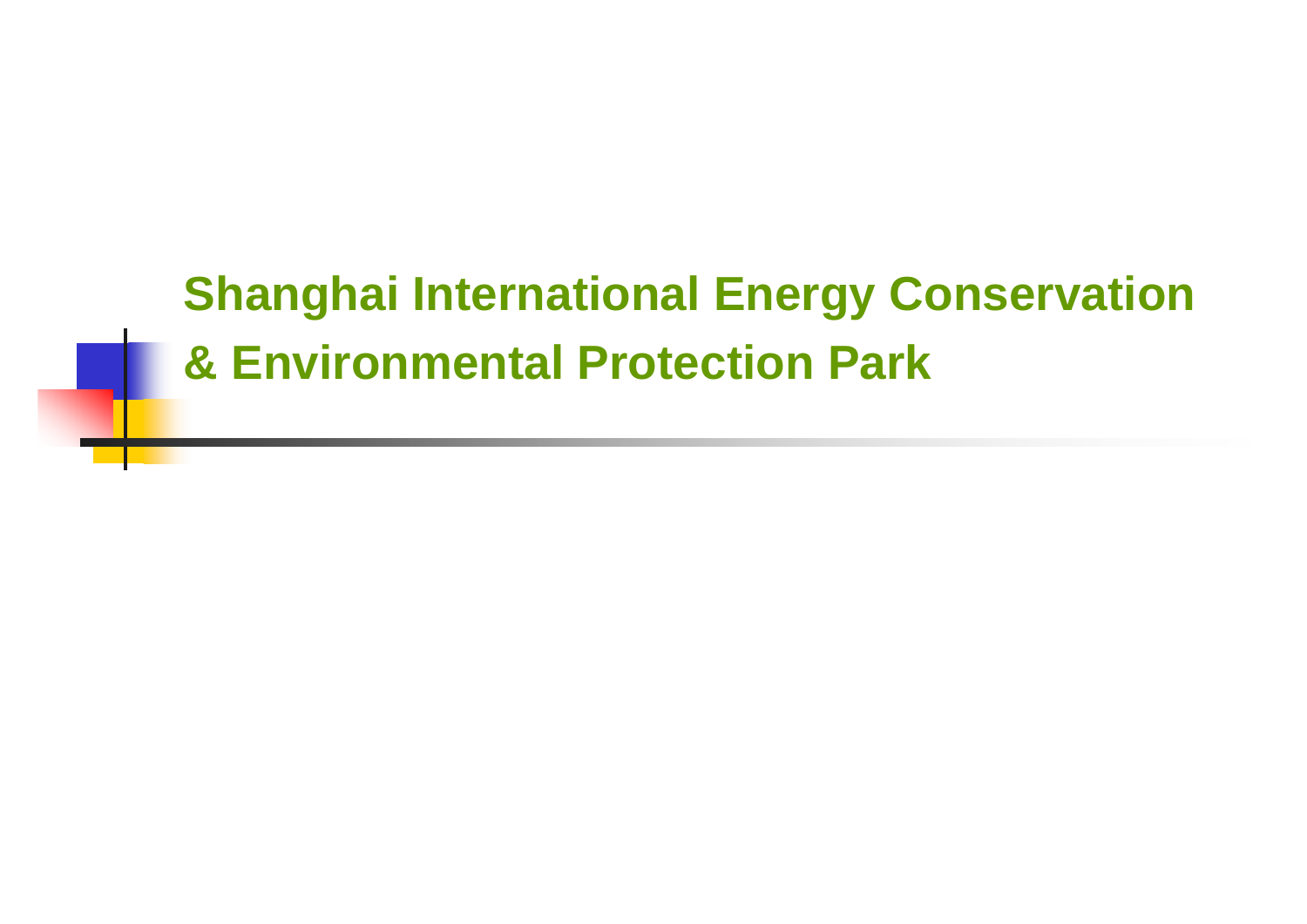# **History**

- $\mathcal{C}^{\mathcal{A}}$  Shanghai Ferroalloy Plant(1958-2006)
	- **Heavy energy consumer** and pollution producer
		- 1/200 of SH's electricity
		- 3000 tons of dust emission
- П Shanghai YiDian Holding (Group) Company -- **SIFCFPP**
- $\overline{\mathcal{A}}$  Shanghai International Energy Conservation & Environmental Protection Development Co., Ltd



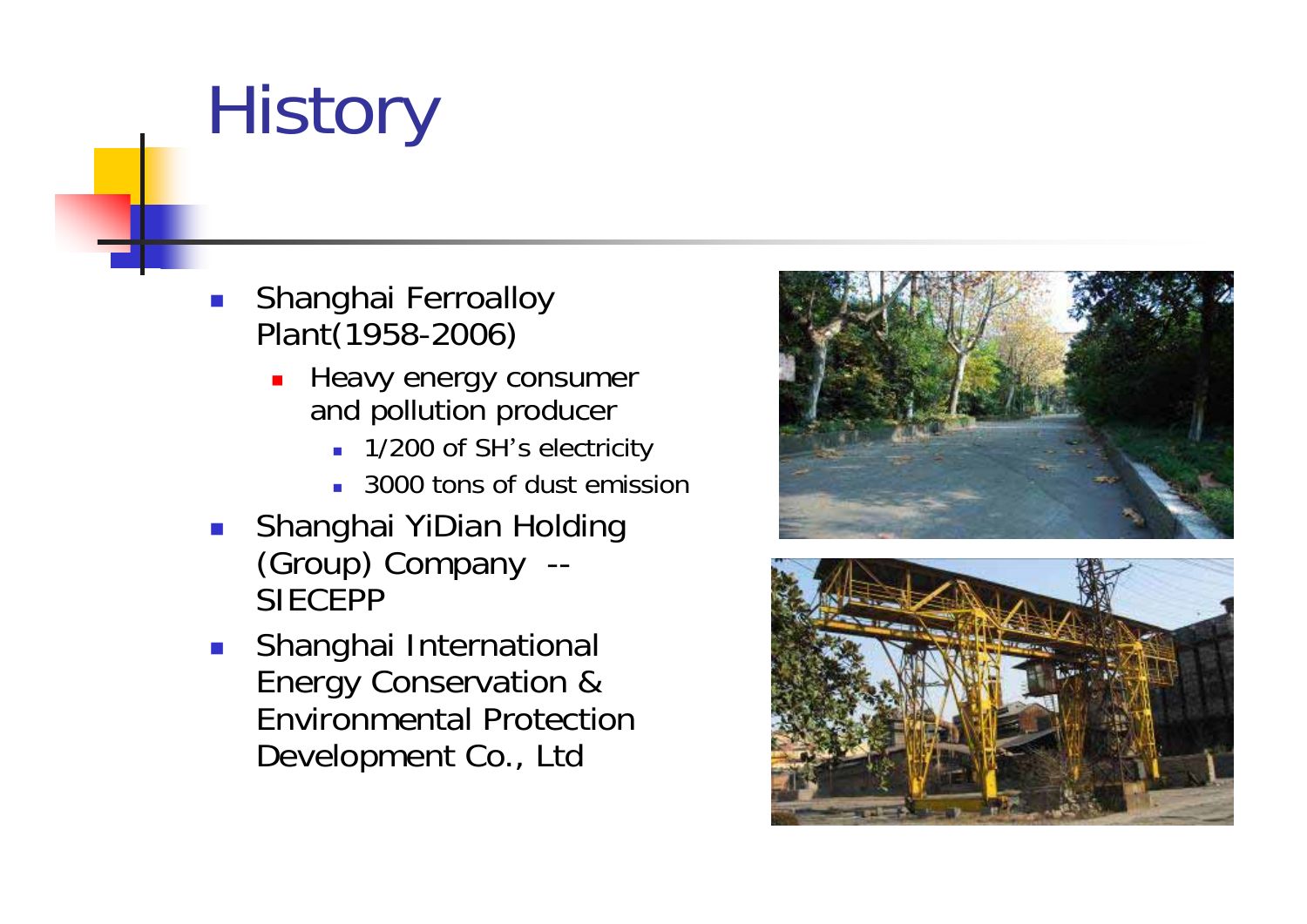#### SIECEPP



- A cluster zone of ECEP service industries
- 330,000 square meters of land
- 500,000 square meters of planned building area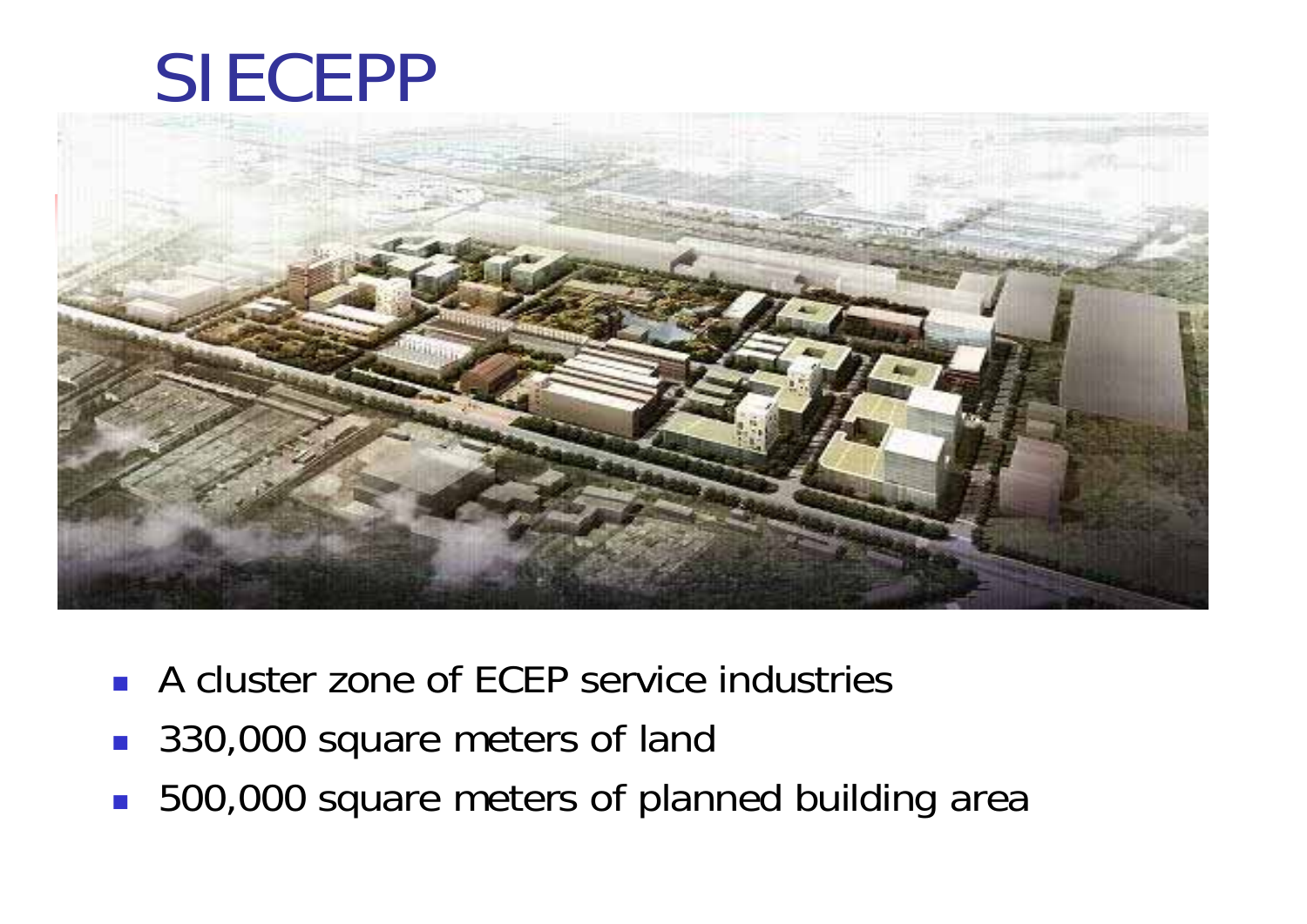### Main Functions

- Г ■ 1) Exhibition and Trade: an area of over 100,000 m<sup>2</sup>;
- $\mathcal{L}_{\mathrm{eff}}$ 2) R & D and Innovation: R&D, technology transfer, incubation, industry standards development;
- $\mathcal{L}_{\rm{eff}}$  3) Industry Cluster: The creation of clustering and radiating effect by gathering various enterprises, R&D centers, institutes and associations of ECEP industry into the park;
- $\mathcal{L}_{\text{max}}$ 4) Industrial Services: Consulting, EMC (ESCO), intermediaries, training and financing;
- $\mathcal{L}_{\mathrm{max}}$ 5) Promotion: Information exchange and promotion of government policies, new technologies and products, as well as application demonstration and experiencing;
- $\mathcal{L}(\mathcal{L})$  6) Comprehensive Logistic Service: Logistic delivery, leasing, banking, business services and other commercial facilities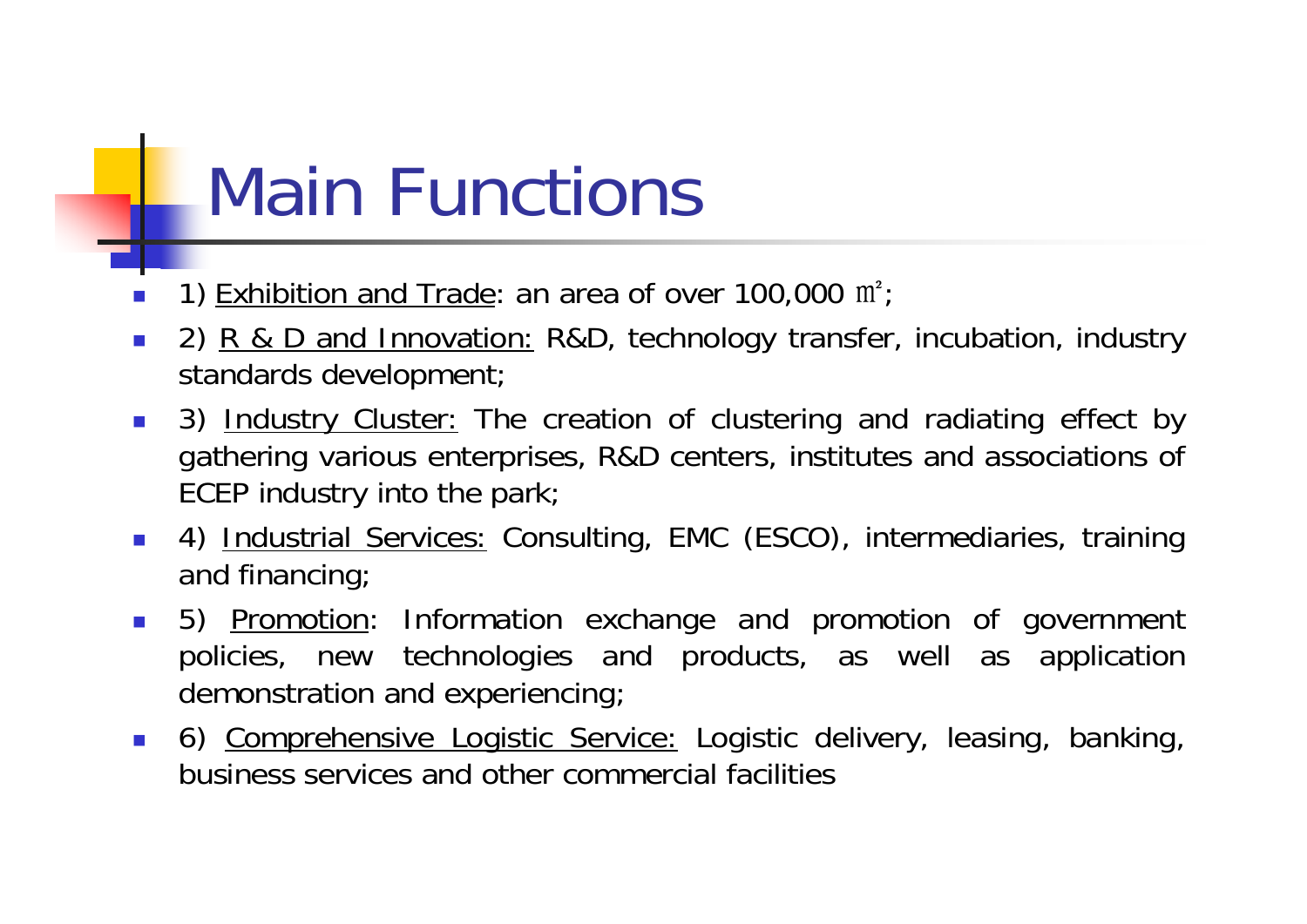# Development Philosophy

- Т, Reconstruction of old factory buildings
	- **130,000 square meters of existing building**
	- 80,000 square meters available for reconstruction

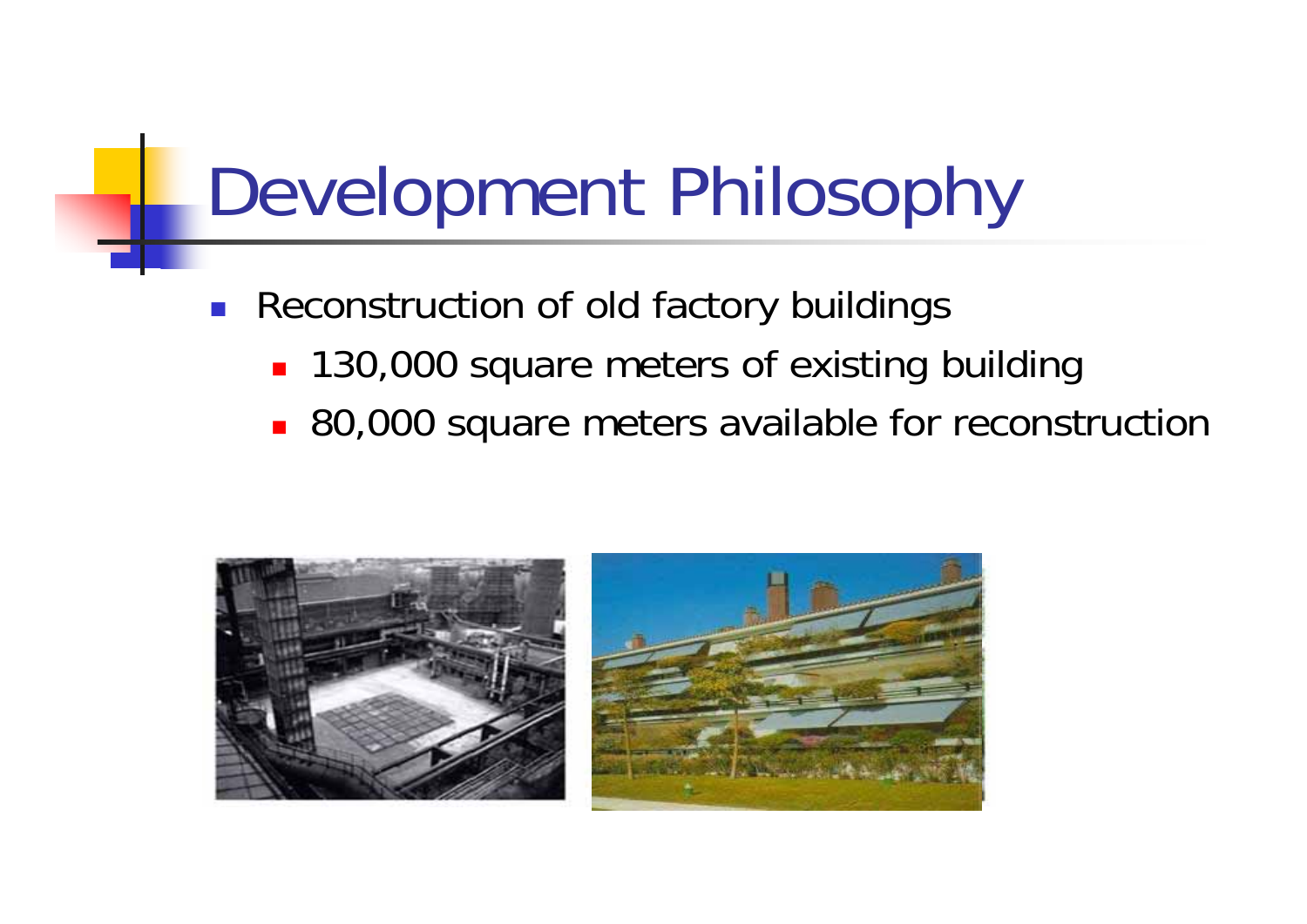### Development Philosophy

- T. Use of latest ECEP technologies
	- **Promote ECEP concept**
	- **Demonstrate the effect of ECEP technologies**

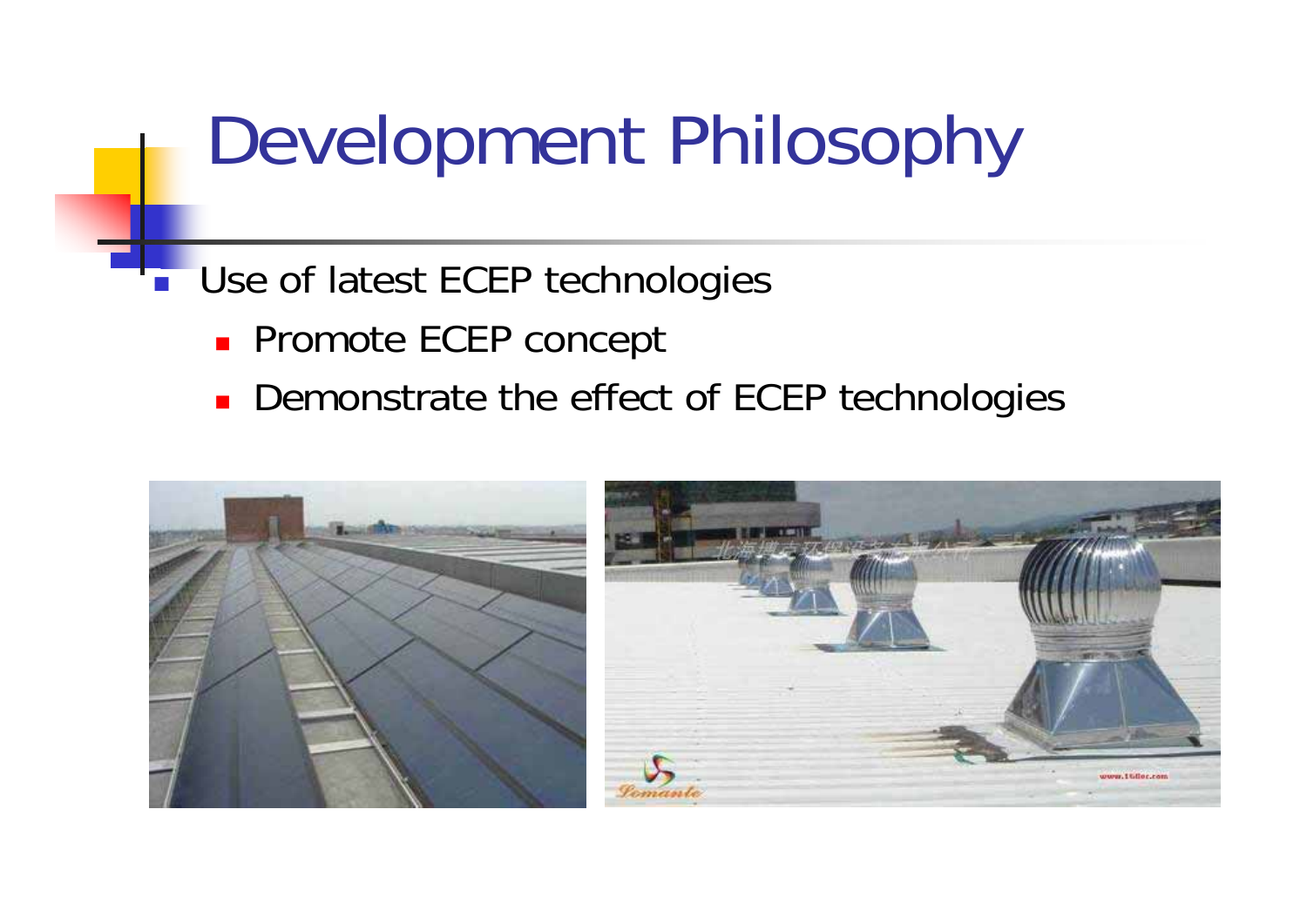# Development Philosophy

- Т, Domestic and International Cooperation
	- **Investment: Custom-made building/reconstruction** or building complex
	- **Leasing: package contract of a whole area**
	- **Training: EM; EUREM; CEM; technology support**
	- **ECEP standard setting** 
		- SEPA model project
		- **DEP demonstration program**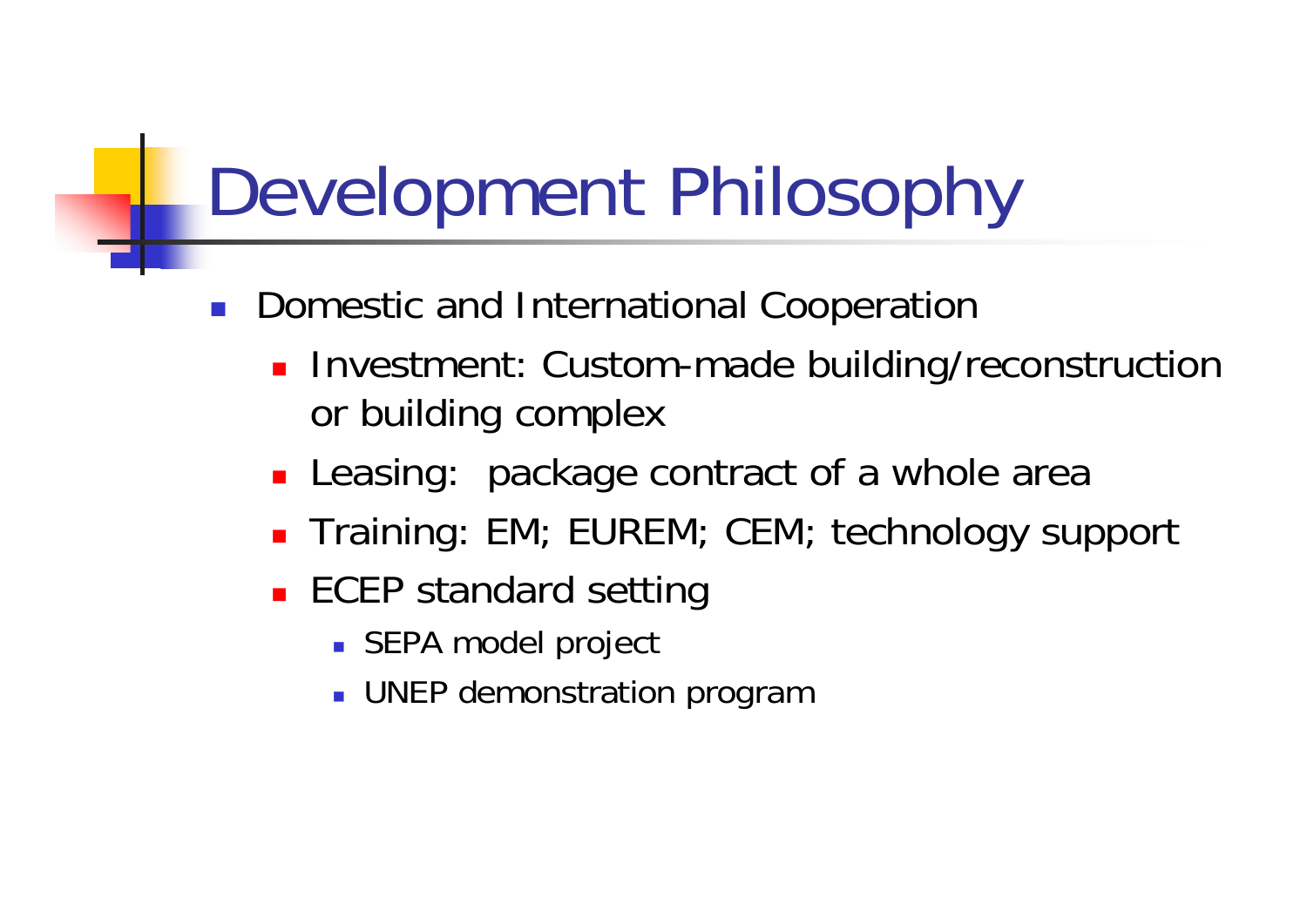## Why Choose SIECEPP?

- r. ■ Two central questions underlie the choice of competitive strategy. The first is the attractiveness of industries for long-term profitability … Not all industries offer equal opportunities for sustained profitability, and the inherent profitability of its industry is one essential ingredient in determining the profitability of a firm.
	- m. Competitive Advantage, Michael Porter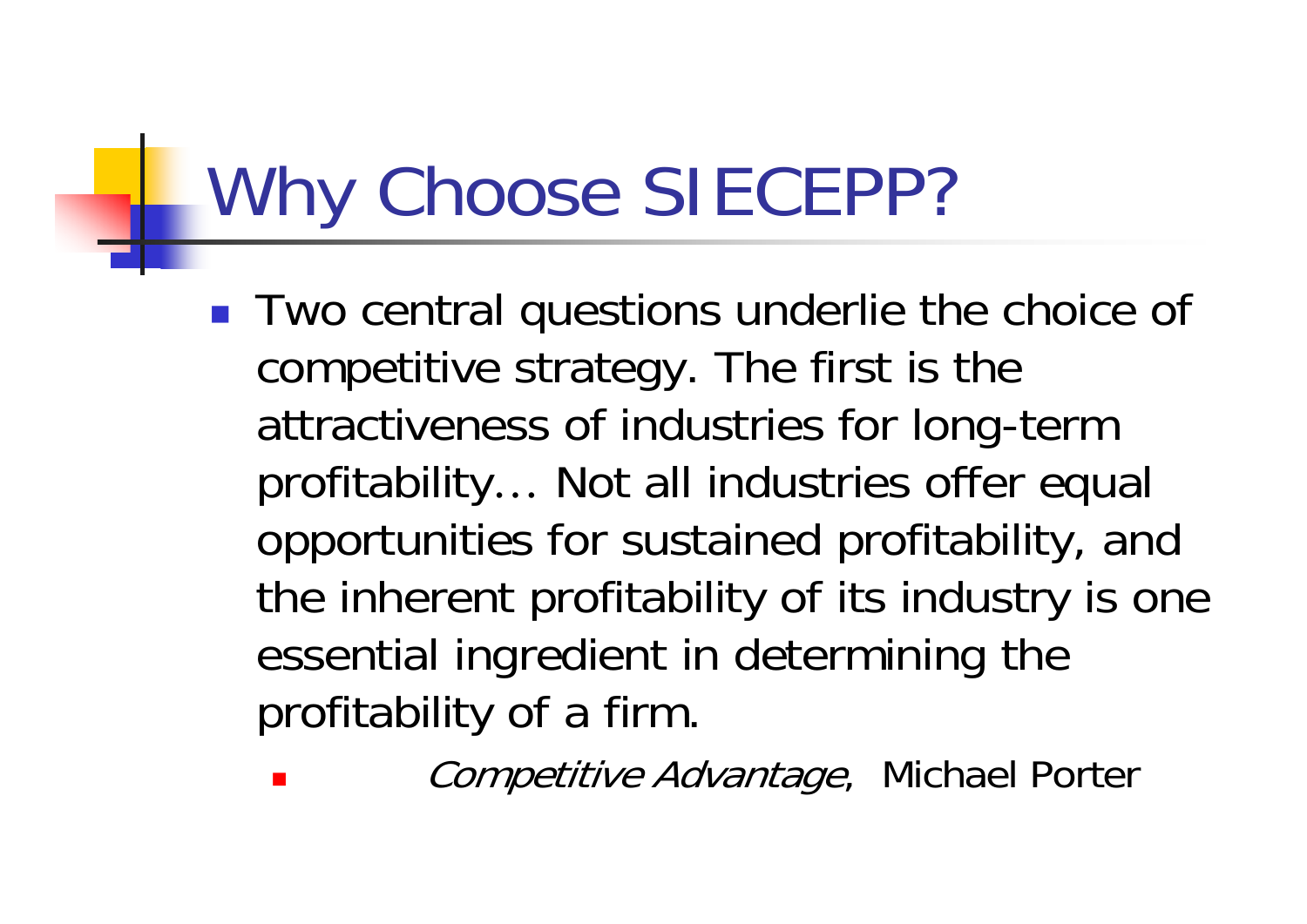## Location - Shanghai, Shanghai!

- 2007 GDP: RMB 1.2 trillion, 13.3% growth
- **18.45 million registered population, the** per-capita GDP RMB 87,000
- **Double digit growth for 16 consecutive** years
- ■ Export and import: USD 520 billion, 21.5% increase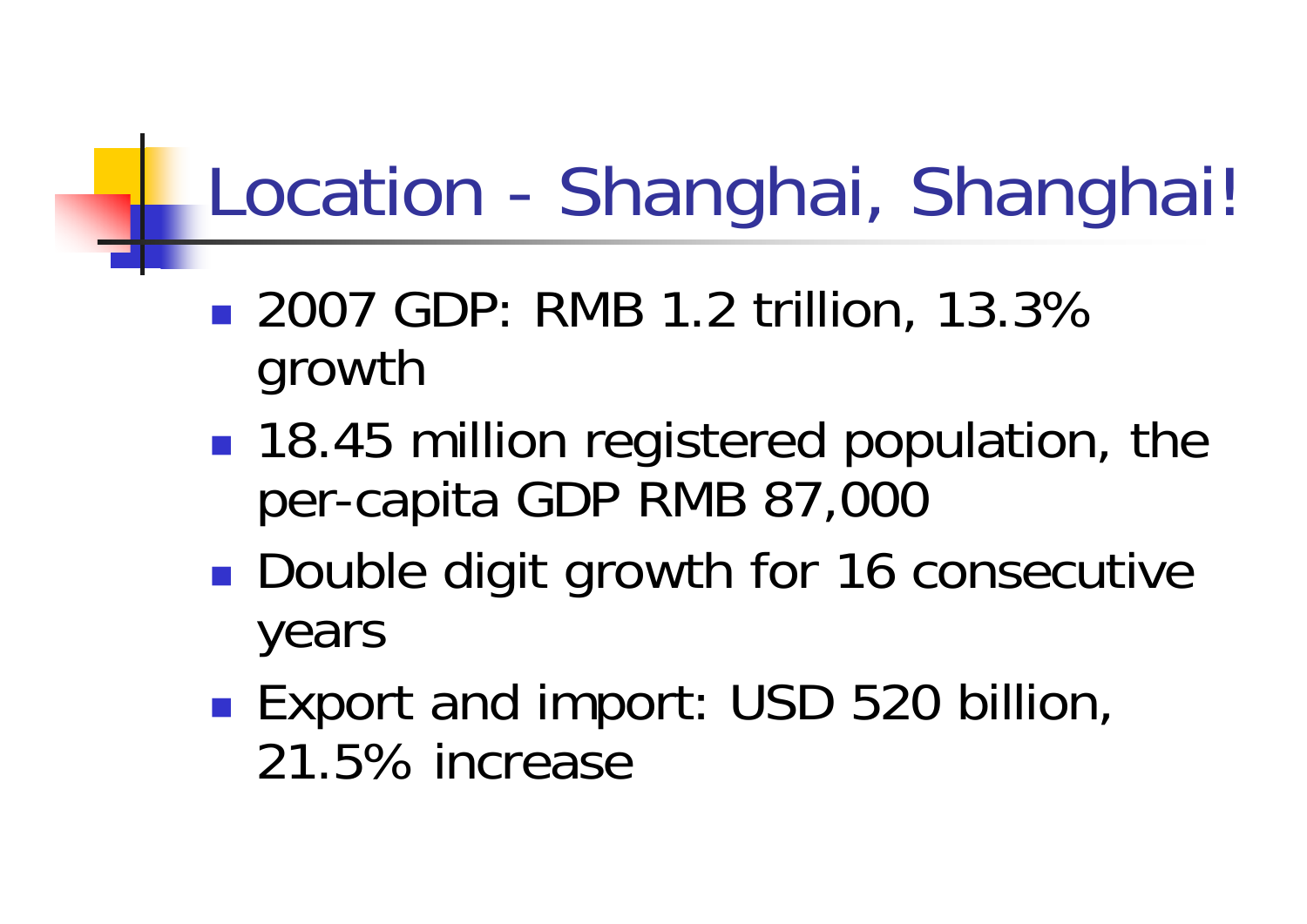#### Location - Baoshan

- **Ruhr** of China
	- **Nuch to be done on** ECEP
- **Rigid local demand** 
	- **Steel mills**
	- × **B** Shipyards



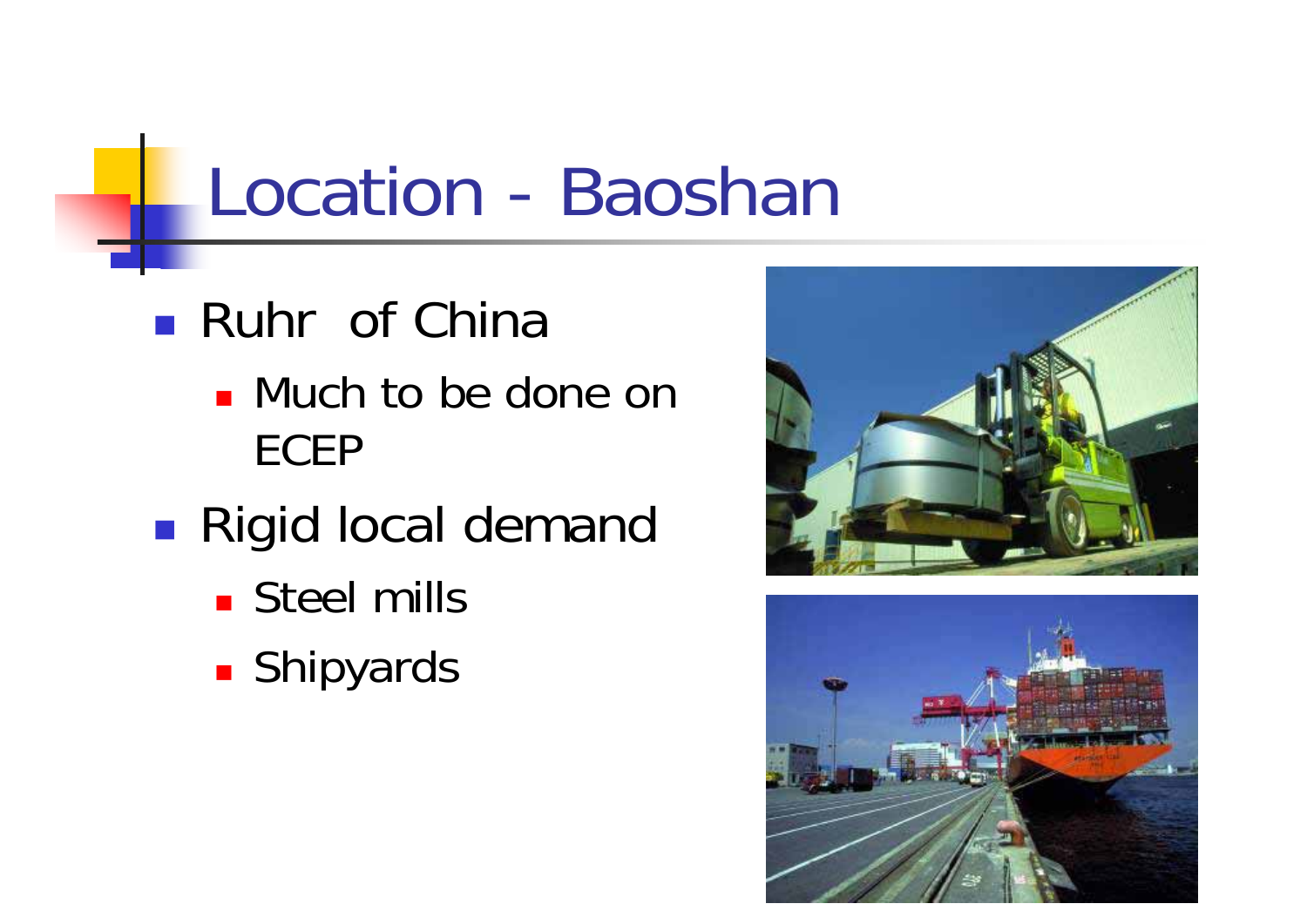#### Location -West Changjiang Road Development Plan

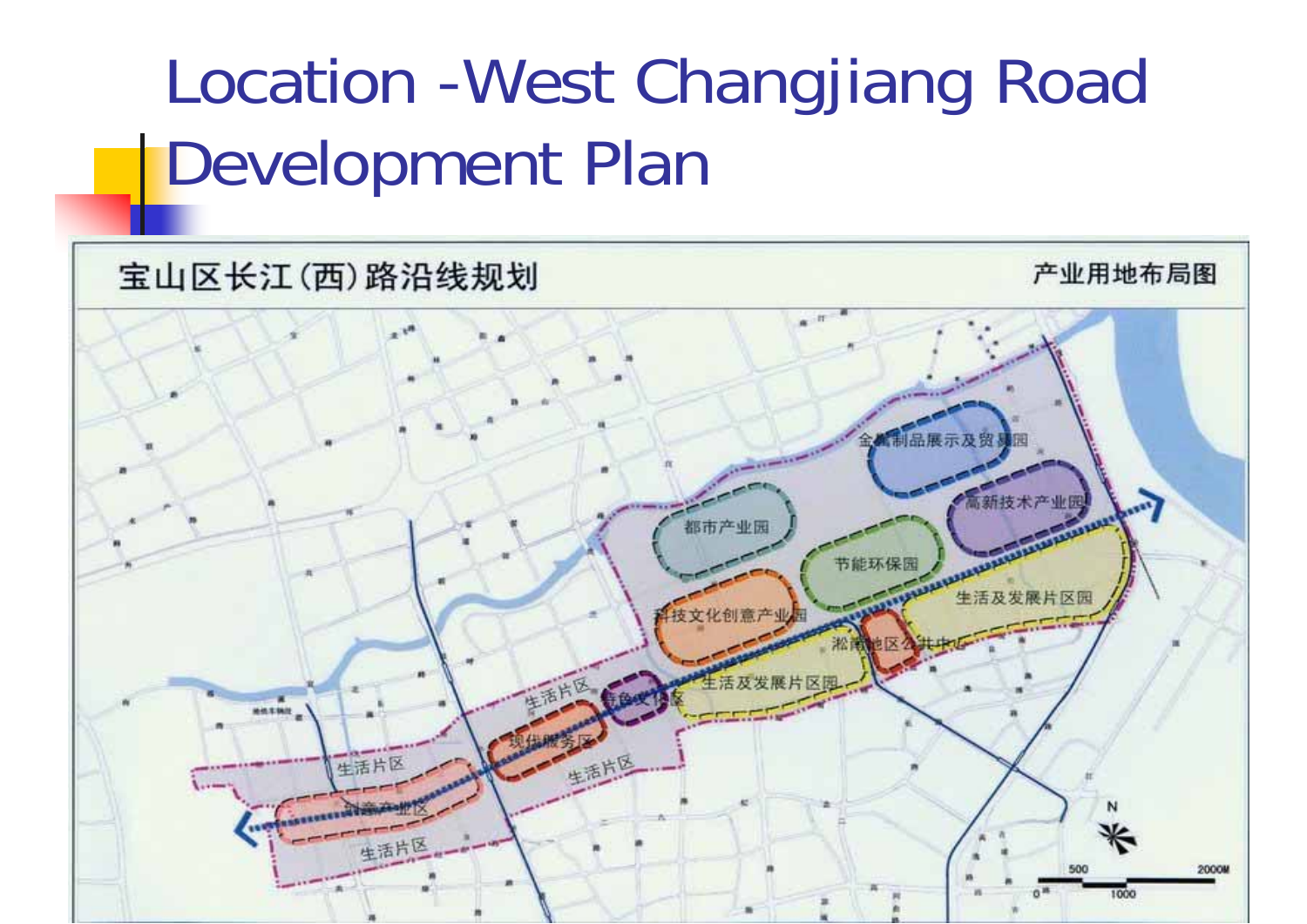# Location –Traffic

- •Two urban elevated express ways
- •Metro lines
- •Hongqiao and Pudong airports
- •People's square
- •Port
- •Yangzi Delta region

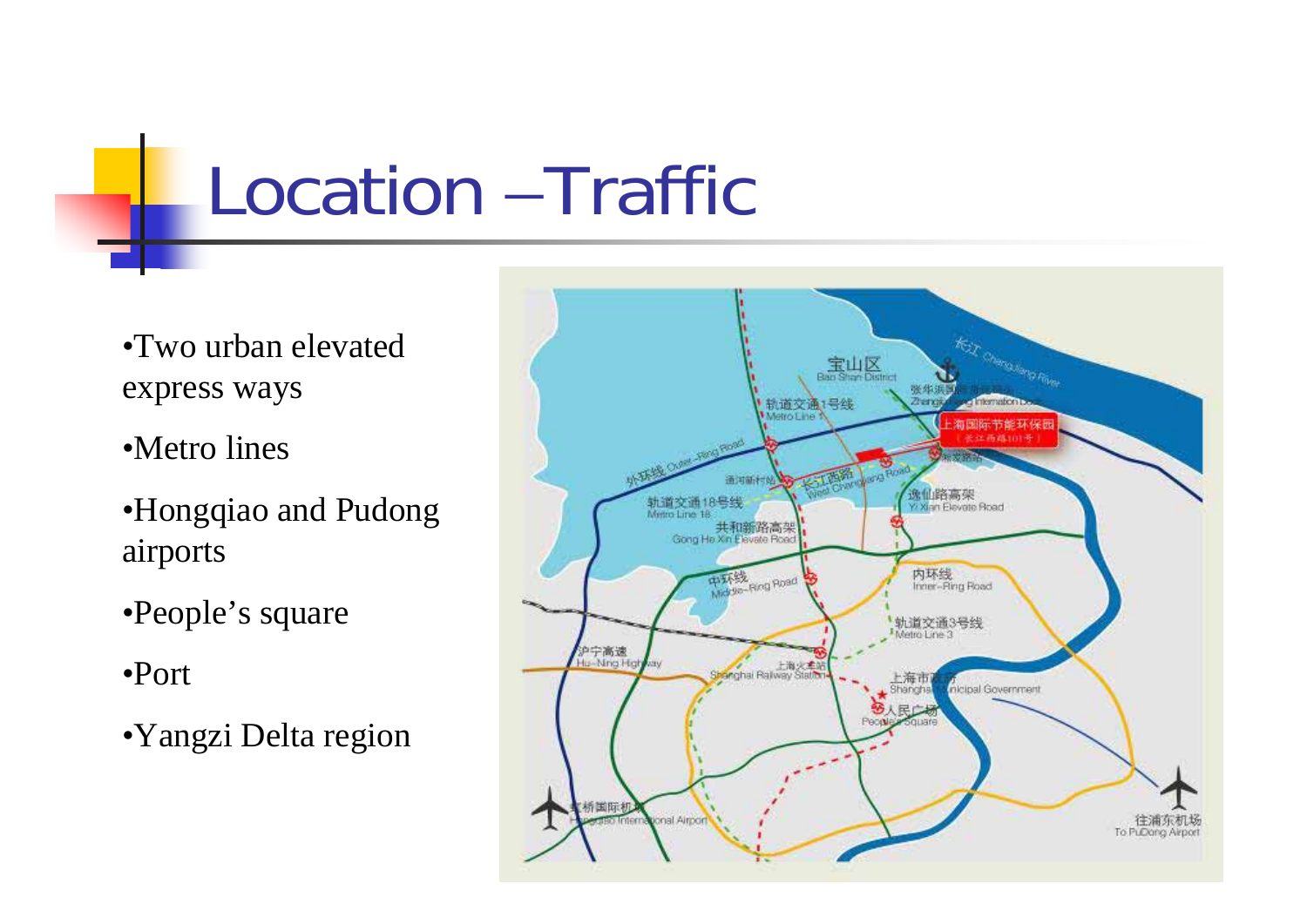# Government Support

- **• Municipal policy: Resource conservation** and environmental friendliness is a natural and inevitable choice for Shanghai 's future development
- Baoshan District's key economic development project
- **Preferential policies in company** registration and tax...